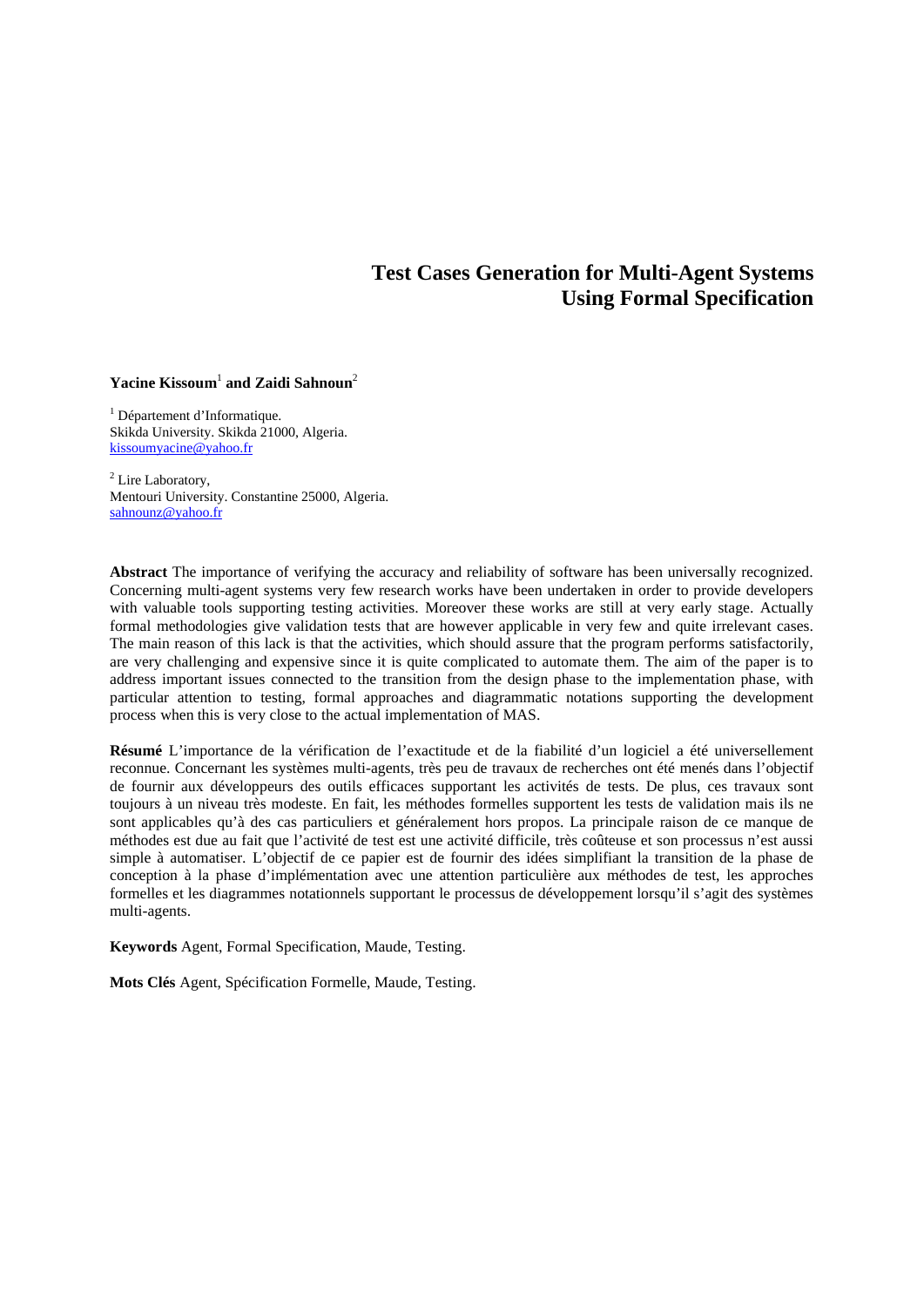### **1. Introduction**

Agent-based systems [6][12] are new paradigm for modeling and building many computer systems ranging from complex distributed systems to intelligent software applications. It proposes new ways for analyzing, designing and implementing such systems based upon the central notions of agents [13], their interactions and the environment which they perceive and in which they act. Although many Multi-Agent Systems (MAS) have been designed [7][16], there is a crucial lack in term of specification, development methodologies and especially, testing phases.

The importance of verifying the accuracy and reliability of software has been universally recognized. Concerning multi-agent systems very few research works have been undertaken in order to provide developers with valuable tools supporting testing activities. Moreover these works are still at very early stage. The main reason of this lack is that the activities, which should assure that the program performs satisfactorily, are very challenging and expensive since it is quite complicated to automate them [4].

This paper proposes automated test case generation for testing multi-agent systems. A system is exhaustively tested if every possible execution of the system is verified. Clearly, this is not possible in any nontrivial system. Not only is there an exponential number of combinations for execution paths, multi-agent systems are usually multithreaded and are non-deterministic. Executing the system several times with the same test case may yield different execution paths and sometimes, different results depending on the execution paths taken. Pragmatically, only a subset of executions can be tested. This subset should then be designed to reveal as many errors as possible. We aim to achieve this by selecting a coverage criterion on which the generated test cases will provide a level of coverage in the system execution.

On the other hand, the process of specification is fundamental to handle the complexity related to build such systems and specifying the desirable behavior of MAS before their implementation phase. A variety of specification formalisms are available in the multi-agent field [1][9]. Such formalisms have focused on the last stages of the software life cycle. This is a serious limitation with regard to their usability, because they do not provide support to manage the coordination constraints from the early stages in the software development process. Indeed, these models provide suitable support to structure the applications giving separate treatment to coordination patterns and functional components at the implementation phase, but they provide little support to deal with adequate separation in the requirements definition or architectural design phases. Thus, the treatment of coordination constraints is relegated to the implementation phase, incrementing the responsibilities of programmers. As a result, they have to accommodate the system specifications to the rules and tools provided by the coordination model, and this accommodation supposes changes that create a mismatch with the system implementation, having critical consequences over the system maintenance and being a possible cause of misinterpretations and incoherencies. To deal with the specification of MAS, we have thus chosen to use Maude formal specification language [5]. We think that the joint use of this formal language and the defined coverage criteria will help testers build a test suite effortlessly in a cheaply way.

The paper is organized as follows: The next section describes the formal specification of agent classes using the Maude algebraic language. Section 3 describes the adopted approach to test the agents and to generate test cases for the specified multi-agent system. Finally, the section 4 concludes with a discussion about issues and future work.

## **2. The Formal Specification Approach**

The implementation phase typically needs a very precisely defined model, which fully refines earlier design models to achieve a specification that is unambiguous enough to be fed to automated tools such as compilers and code generators. Producing such a detailed model generally entails matching the conceptual entities, gathered from analysis and architectural design deliverables, to the current technological artifacts that are going to be used to build the system. Applying the above consideration to the case of MASs development, we have to recognize that with the current state of the technology the final implementation of MAS will most likely use object-oriented technology. In the past years several libraries, frameworks and middleware platforms have been made available, that provide MAS application developers with agent-level abstractions implemented with object-oriented languages and tools [3][15]. When adopting such support systems, developers express interaction, coordination and deliberation concerns through an agent-level API, resorting to plain object orientation when specifying ordinary computation tasks.

However, representing the dynamics of a MAS is quite different from describing the flow of control of an object-oriented system; the first determinant difference is in the greater encapsulation of the agents; in fact despite having a very complex inner structure (they are often composed of several classes), they interact with the remaining part of the system as a whole (the agent). Another important issue is that agents, usually, cannot directly relate to each others but they need a message transport service that in many architectures is provided by the middleware. These interactions are obviously totally different in nature by the direct method invocations that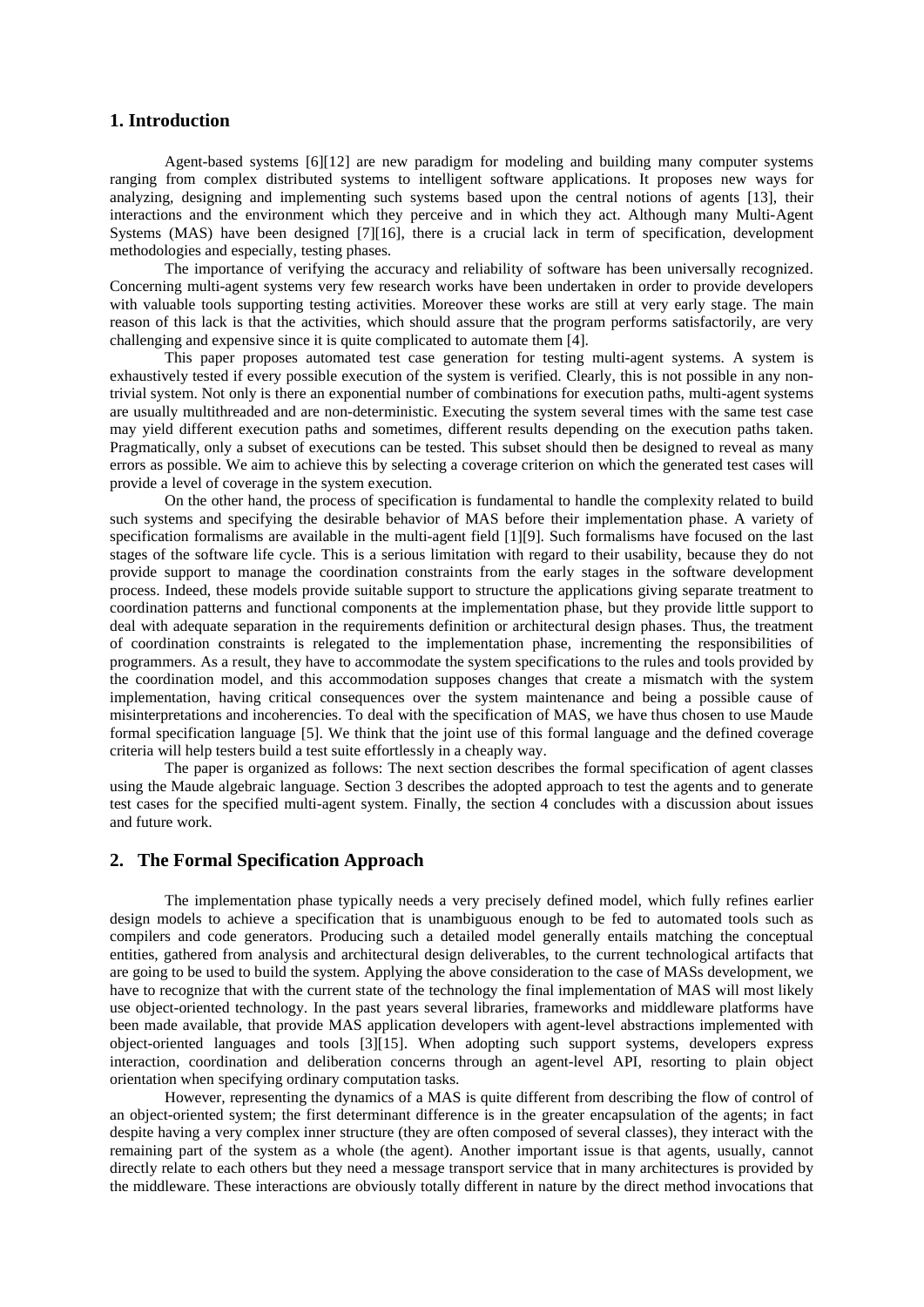could take place within the agent among the classes that constitutes it. In short, it seems that agents are an extension of active objects, exhibiting both dynamic autonomy (the ability to initiate action without external invocation) and deterministic autonomy (the ability to refuse or modify an external request). Thus, the basic definition of an agent is "an object that can say 'go' (dynamic autonomy) and 'no' (deterministic autonomy)." For these reasons, and because the Unified Modeling Language (UML) is gaining wide acceptance for the representation of engineering artifacts in object-oriented software, and because agents are viewed as the next step beyond objects, we decided to use extensions to UML and idioms within UML to represent the distinctive requirements of agents. The result is an Agent UML (AUML) [2][8].

Figure 1 depicts the detailed processing, taken from [14] that take place within an Order Processor agent. Here, a sequence diagram indicated that the agent process is triggered by a Place Order communication act and ends with the order completed. The two vertical, or *activation*, bars indicate that the receiving agent is processing the various communication threads concurrently. The internal processing by the Order Processor is expressed as an activity diagram, where the Order Processor accepts, assembles, ships, and closes the order. The dotted operation boxes represent interfaces to processes carried out by external agents—as also illustrated in the sequence diagram. For example, the diagram indicates that when the order has been assembled, both Ship Order and Request Invoice actions are triggered concurrently. Furthermore, only when both the payment has been accepted and the order has been shipped, the Completed Order process can then be invoked.



**Figure 1:** *A sequence and activity diagram that specifies order processing behavior for an Order agent***.**

Where the Order Processor accepts, assembles, ships, and closes the order, all these actions must be coordinated to avoid order may be assembled or shipped before it has been accepted. The receiver can perform the actions *Accept\_Order and Reject\_Order*. The Assembler will invoke concurrently *Ship\_Order* and *Request\_Invoice* actions when the order is assembled and so on.

In Maude, the general form required of rewrite rules used to specify the behavior of an object oriented system is as follows: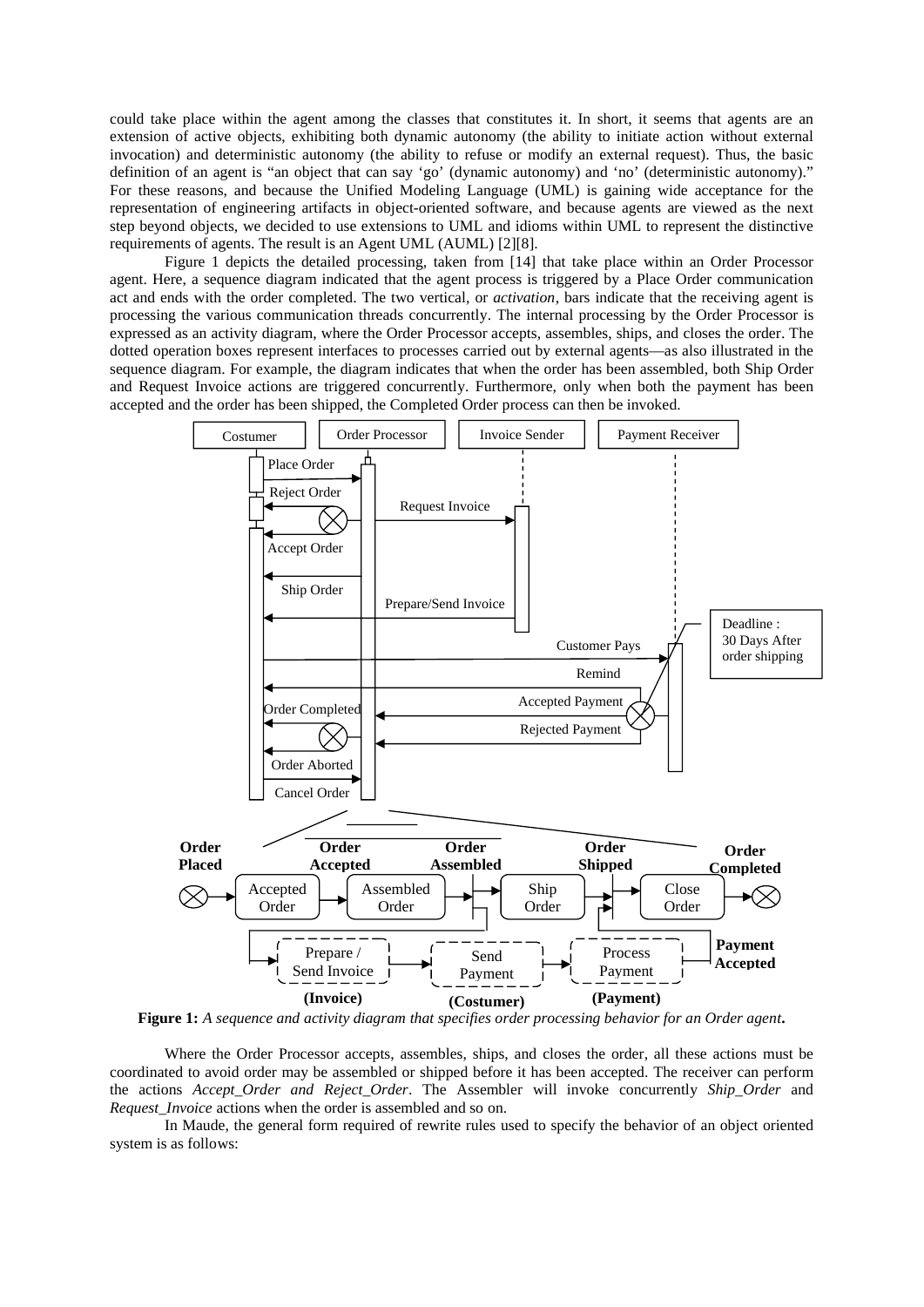*M1….Mn <O1:C1|attrs1>…<Om:Cm|attrsm> => <Oi1:C'i1|attrs'i1>…<Oik:C'ik|attrs'ik>*

```
<Q1:D1|attrs''1>…<Op:Dp|attrs''p>
M'1….M'q
If C
```
Where the *Ms* are messages expressions, *i1,…,ik* are different numbers among the original 1,…m, and *C*  is the rules condition. A rule of this kind expresses a communication event in which n message and m distinct object participate. The outcome of such an event is as follows:

- The messages *M1….Mn* disappear,
- The state and possibly even the class of the object *Oi,…,Ok* may change,
- All other objects *Oj* vanish,
- New objects *Q1,…Qp* are created,
- New messages *M'1,…M'q* are sent.

Object creation is typically initiated by means of a new message of the form  $new(C|datts)$  which specifies the new object class and initialization values of its attributes and has the effect of creating a new object with those properties and with a fresh new name. Notice that, since some of attributes of an object as well as the parameters of messages can contain object names, very complex and dynamically changing patterns of communication can be achieved by rules of this kind.

In our case, several object modules have been defined to be included. Some of them are described below. The DEF module defines the *Definition* class, and all classes are instances of this class. It has an attribute *State* which can be null when an element has no state declared. Otherwise it will have a name and a value or list of possible values. Also, it defines a *sort* named *Attrib* which is a generic type that can be use to define any attribute in a specific class if has no a predefined *sort*. It also defines the conditions imposed by the message. That is, how to express the different event notification modes and the priority and/or the messages necessary to perform the actions imposed by the relation. Performing to the Order Processor example, the different modules composing the formal specification of the system are defined. The module Receiver represents the Receiver class. Each class is represented by means of an object module in *Maude*, where a class is defined as a subclass of *Definition* (defined in DEF) with its own attributes and the actions defined as messages. *Recvr* is a *Definition* subclass. The two actions *Accept\_Order* and *Reject\_Order* are represented as messages.

```
(omod Receiver is
Protecting DEF.
class Recvr | Accepted Opened: Attrib.
subclass Recvr < Definition .
msgs Accept Order Reject Order : Oid -> Msg.
var R, C: Oid .
r1[Accept\_Order]: Accept_Order(R) < R : Recvr | Opened : false > < R : Recvr | Accepted : false >=>
                  R: Recvr | Opened : true > < R : Recvr | Accepted : true >
                  New(A : Assembler | Assembled : false)
                  If Event(Eop , Place_Order (C)) . // EoP: End of Process
rl[Reject_Order] : Reject_Order(R) < R : Recvr | Opened : false > < R : Recvr |Accepted : false >=>
                  \langle R : \text{Re} \text{cvr} | \text{Opened} : \text{false} \rangle \langle R : \text{Re} \text{cvr} | \text{Accepted} : \text{false} \rangleIf Event(Eop. Place Order (C)).
endom)
(omod Assembler is
Protecting DEF.
class Assbl | Assembled: Attrib.
subclass Recvr < Definition .
msgs Assemble_Order Request_Invoice : Oid -> Msg .
var A, S, I : Oid.
rl[Assemble_Order] : Assemble_Order(A) <A : Assbl | Assembled : false >=> < A : Assbl | Assembled : true> 
                  new (S : Shpr | Start_Date : D)
                  Request_Invoice (A) Ship_Order (S).
rl[Request_Invoice] : Request_Invoice(A) < A : Assbl | Assembled :true>=> < A : Assmbl | Assembled : true >
                  \langle I : Invoicer | Inv\_amnt : 0 \rangle.
endom)
```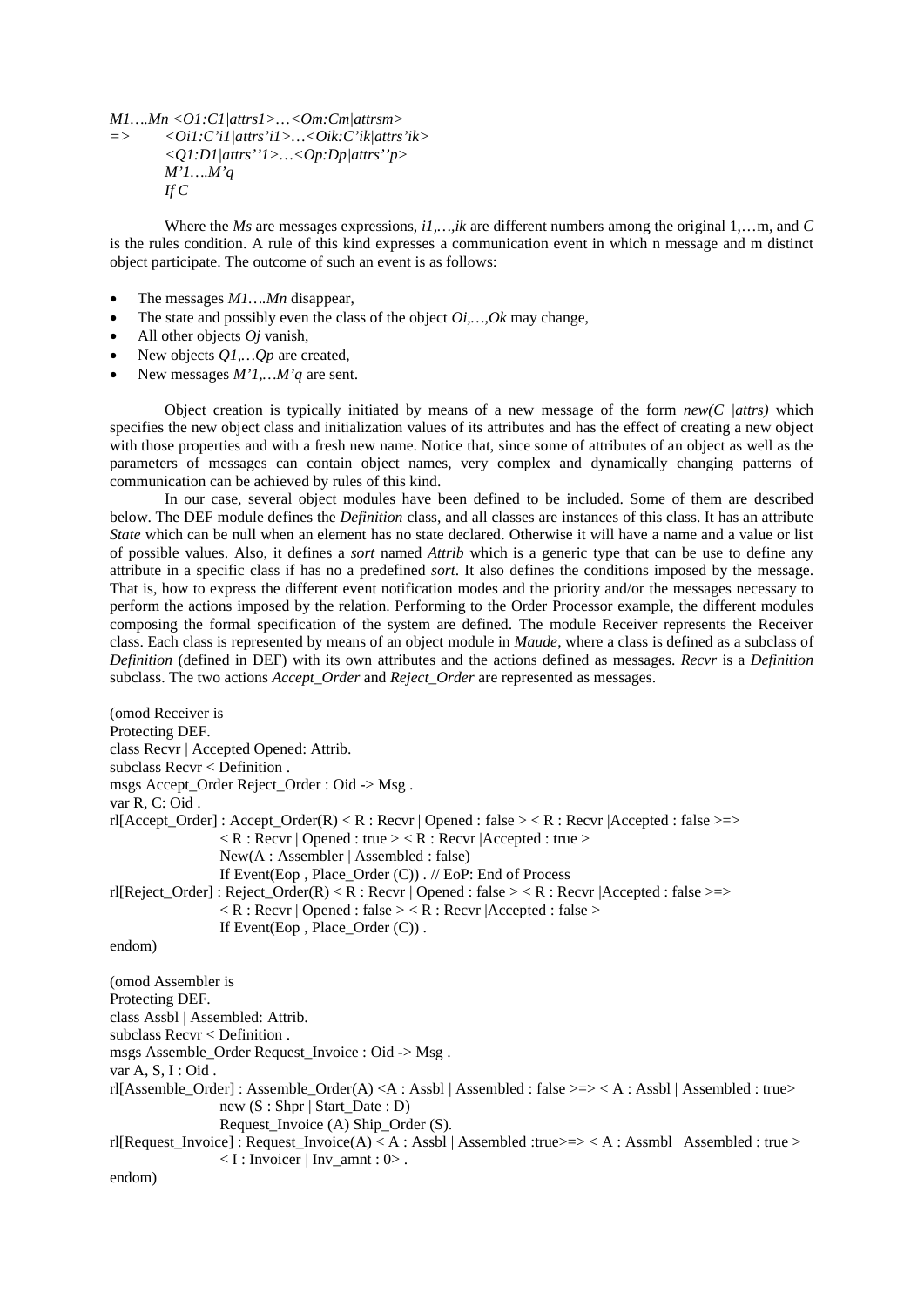(omod Shipper is Protecting DEF. class Shpr | Start\_Date, Shipped: Attrib. subclass Recvr < Definition . msgs Ship\_Order : Oid -> Msg . var S : Oid . rl[Ship\_Order] : Ship\_Order(S) < S : Shipr | Start\_Date:D> < S : Shipr | Shipped: false>=>  $\langle S : Shipr | Start Date: D\rangle \langle S : Shipr | Shipped: true\rangle$ . endom) (omod PayReceiver is Protecting DEF. class PRecvr | Completed :Attrib. subclass Recvr < Definition . msgs Order\_Completed Order\_Aborted : Oid -> Msg. var Pr : Oid . rl [Order\_Completed] : Order\_Completed (Pr) < Pr : PRecvr | Completed: False>=> < Pr : PRecvr | Completed: true>. If Event(EoP , Accepted\_Payment(P)) . rl[Order\_Aborted] : Order\_Aborted(Pr) < Pr : PRecvr | Completed : false>=> < Pr : PRecvr | Completed : false> If Event(EoP , Rejected\_Payment(P)) .

endom)

# **3. A Multi-Level Approach to MAS Test Case Generation**

Agent-based systems can be considered, from tester's point of view, as a number of different levels of abstraction. These levels will be termed the algorithmic level, class, agent, society, and system levels. They are defined as follow.

- The algorithmic level considers code at method level. It concerns the manipulation made within a routine with respect of some data.
- The class level consists of the interactions of methods and data that are encapsulated within a class.
- The agent level considers the interactions of groups of cooperating classes (the agent composed of the agent base class and several behavior classes).
- The society level consists of the interactions of the overall results of different agents.
- The system level contains all code from all classes and main program necessary to run the entire system.

Of these levels, the first and the last are comparable to normal code and system testing with conventional imperative languages and systems. The second and third levels are perceived years ago by the object oriented community and it has led to the emergence of the XUnit testing frameworks. The founder of this family was JUnit [10], a regression testing framework written by Erich Gamma and Kent Beck. The fourth level is the one that will concern us here, although the society level will be subject of further research. But, just in order to provide a quick idea of the society test we could note that agent society testing is a kind of integration testing and the integration strategy depends on the agent system architecture where agents dependencies are usually in terms of communications (but sometimes environment mediated interactions could be present).

Once code is created, information is extracted from the agent classes by parsing them. This information includes such details as the names of each of member functions within its classes, their parameters, and their types.

First of all the white box testing of the agent structure should be considered (it is known to the test case designer how behaviors are related and their flow of control) where each single behavior is seen as a black box. In traditional programming paradigms, test cases are generated based on a coverage criterion. Coverage criteria such as *statement*, *branch*, *path* and *data flow* [8, 9] have been used to generate test cases. These coverage criteria cannot be used directly in multi-agent systems as the notions of statement, branch, path and data flow are not exactly the same as in the other programming paradigms. Despite the inability to directly use the traditional methods for multi-agent systems, many of these coverage criteria are transferable in principle. For instance, the subsequent coverage criteria are considered *Node coverage* is similar to *statement coverage* [11] in traditional testing. A test case is generated to execute a node. *Arc traversal coverage* is similar to *branch coverage* [11] in traditional testing*. Node path coverage* ensures that every path to every node is tested. Compared to traditional testing, if this criterion is restricted to only the end nodes, then, this criterion is similar to *path coverage* [11].

Applying those coverage criteria on the order processor agent, we shall, first, describe the internal structure of the agent as shown in figure 2. After that and based on the selected coverage criterion, test case designer can launch black box testing of the agent behavior. Indeed, in most common cases, an agent interacts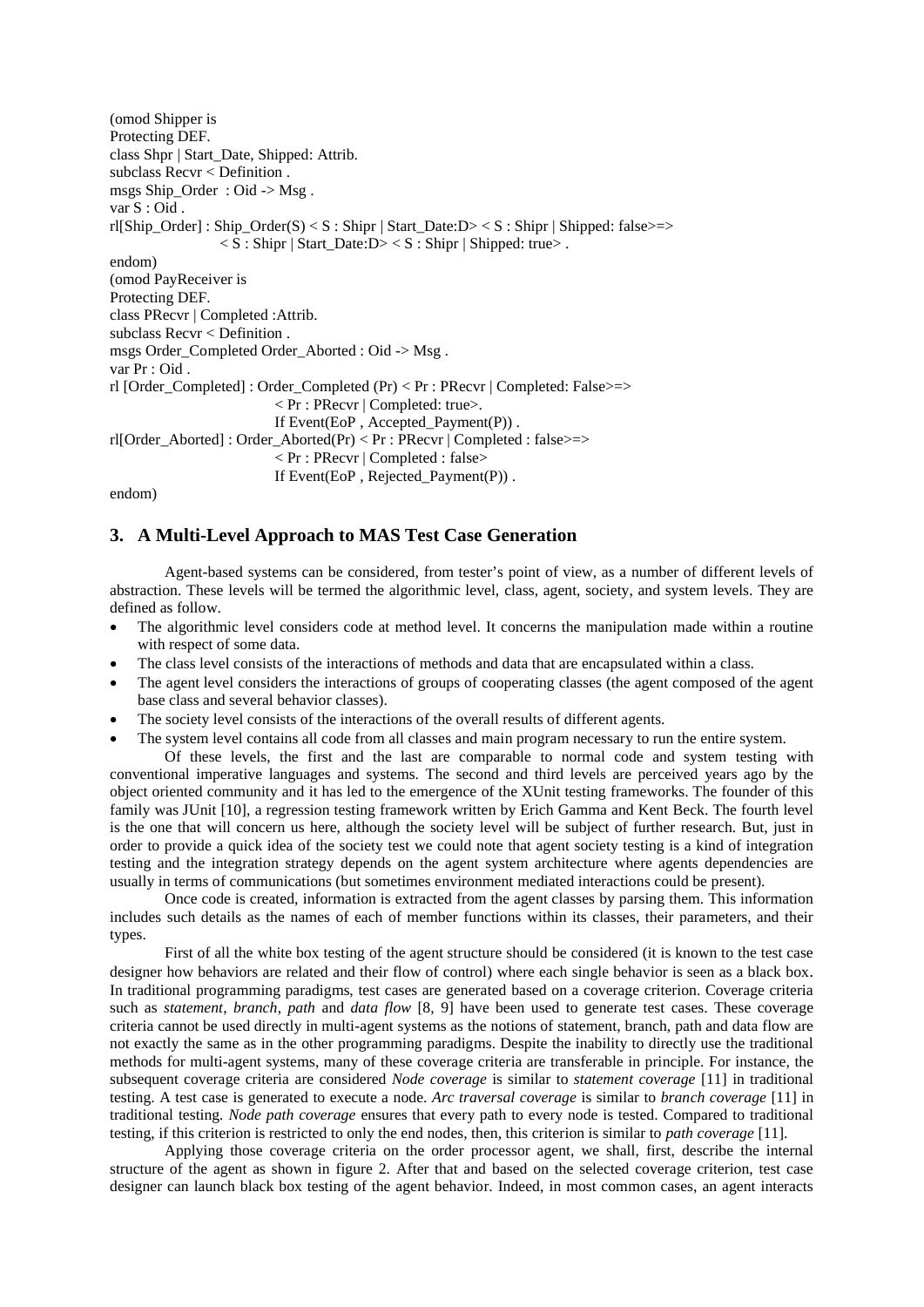with the remaining part of the system using communications. Testing its behavior corresponds in generating of a series of test sequences that are, in reality, a combination, in an arbitrary order, of the agent communications acts (a series of messages). The test process becomes a searching problem, that is, a search for the order of messages with various parameters that yields errors. In this way, only test cases that invoke the first message in the sequence are generated. All the others messages in the sequence will be invoked automatically, because the outputs of one message are the inputs of subsequent one in the sequence. This lets testers build a test suite effortlessly in a cheaply way. At any time tester can stop the execution and evaluating its result. The specification of the result to be expected from message can be derived from the study of the specification (expected results, constraints violation, etc), while the specification could not be sufficient when agents interact with the environment (using sensors or actuators). In this case, more information should be extracted from other parts of the design. We usually perform this kind of testing by using a driver/stub agent when the agent under test is supposed to be a participant/initiator in the communication. The construction of these driver/stub agents is easily performed with the Agent Factory tool [9] that allows the composition of an agent starting from a repository of patterns.



**Figure 2:** The Order Processor Plans Body.

Our framework is comprised of the following components (figure 3):

- The agent under test file which is created from the system by mean of instrumentation (we assume that the type of instrumentation will not affect the performance of the application),
- The agent information file, which store details of information extracted from the agent classes under test as well as test performed and results given,
- The test driver generator,
- The test driver which guides the testing process,
- The test sequences generator which uses the specification in terms of Maude Modules.



**Figure 3**: *Framework Structure.*

Now suppose that we have simple classes, written in some programming language, which provides the facilities of the order processor example. The parsing of this file yields information on the constructor and destructor of each class together with the member routines of each agent. This information is placed in the agent information file. The test sequences generator generates sequences of tuples representing combinations of messages specified in Maude object modules. The following is the algorithm for the test suite generation.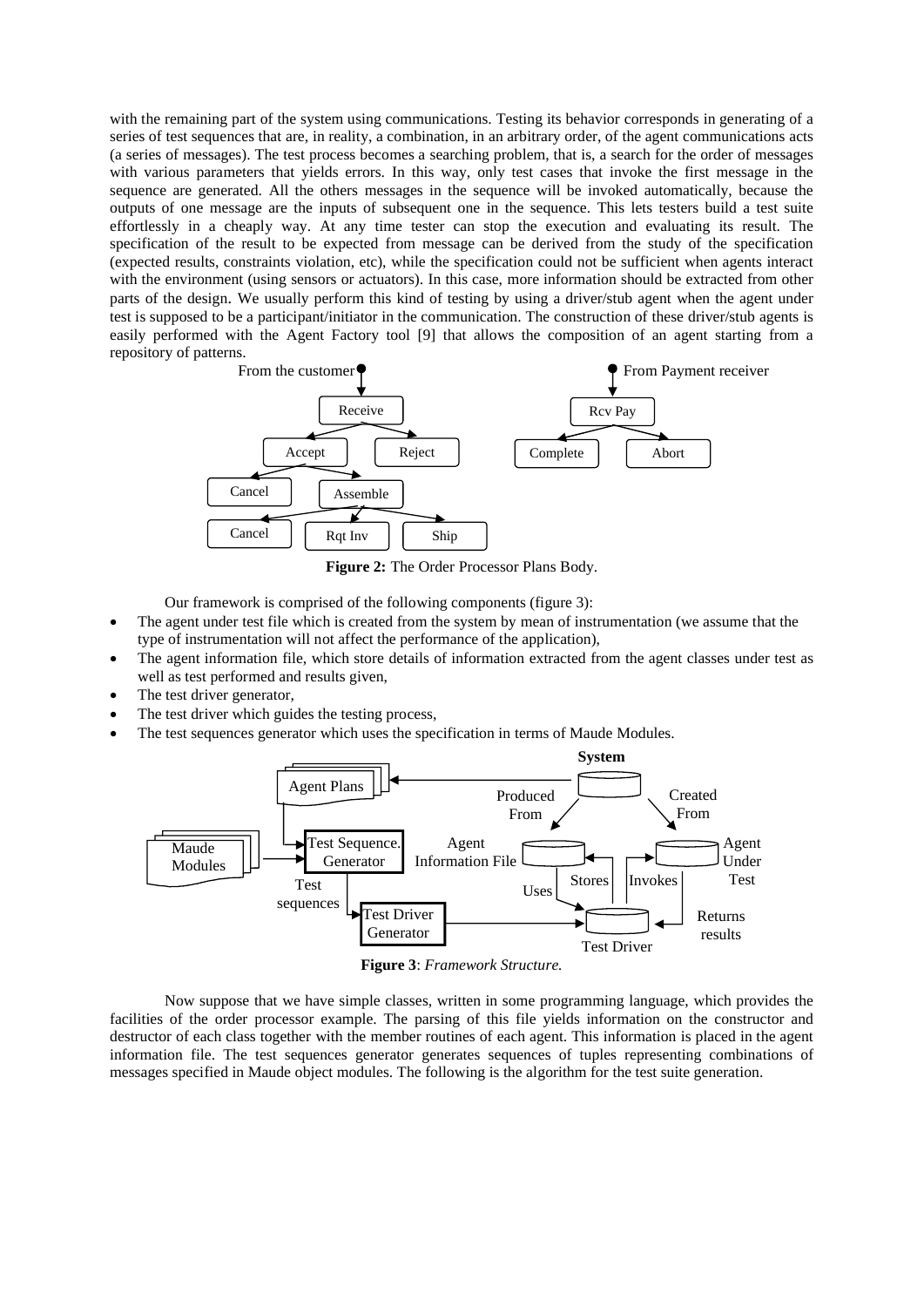#### **Algorithm:** Generate Test sequence.

**Input**: The specification in term of Maude modules and agent plans derived from the implementation. **Output**: A list of sequences and constraints on the test data for each test sequence.

# **Generate sequence**

**FOR** each plan body

**WHILE** untested coverage criterion exists

- Select one of the defined coverage criterions
- Generate a list of all transitions that satisfies the selected coverage criterion and mark each transition as not covered.
- Generate a set of test data that invoke the first message in the sequence and verify that constraints are not violated (test data are generated from Maude modules specification).

#### **ENDWHILE**

## **ENDFOR**

Return the test suite consisting of the test sequences together with the constraints on the test data. **END**

Next, the test driver is generated with the necessary links into the agent under test. Upon the invocation of the framework, the test driver attempts to execute the list of generated test sequences on the instrumented version. Results comprising the tuple tested, the returned values of any message, and errors generated are output to a file.

## **4. Conclusion**

In this paper, we have described a formal approach for specifying, developing and testing multi-agent systems. This approach based on the use Maude algebraic language which facilitates the descriptions and representations of relations between elements in a transparent manner with regards to the internal behavior of each agent class. We also used a set of coverage criterion that can guide the test sequences generation and compute the efficiency of the testing approach.

The aim of this paper is to provide tools for:

- Specifying agent interaction as a whole
- Expressing the interaction pattern among agent classes
- Representing the internal behavior of an agent

An issue, that needs to be addressed, deals with testing the MAS not at the single agent level but at the society level where a composition of different agents interact and their social behavior should be evaluated and compared with the expected results. Our framework can be a valid support for these kinds of test but improvements are desirable in order to give a more appropriate infrastructure.

### **5. References**

[1] Arbad F. What do you mean coordination? *Bulletin of the Dutch Association for Theoretical Computer Science* (NVTI). March 1998.

[2] Bauer B., J. P. Müller, and J. Odell. Agent UML: A Formalism for Specifying Multiagent Interaction. *Agent-Oriented Software Engineering, Paolo Ciancarini and Michael Wooldridge eds*., Springer, Berlin, pp. 91-103, 2001.

[3] Bellifemine F., A. Poggi, , G. Rimassa. JADE - A FIPA2000 Compliant Agent Development Environment. *In Proc. Agents Fifth International Conference on Autonomous Agents (Agents 2001),* pp. 216-217, Montreal, Canada, 2001

[4] Blackburn M., R. Busser, A. Nauman. Why Model-Based Test Automation is Different and What You Should Know to Get Started. *Software Productivity Consortium, NFP.* 2004

[5]. Clavel M. and al. Maude: Specification and programming in rewriting logic. *Computer Science Laboratory. SRI International*. March. 1999.

[6] Cossentino M., L. Sabatucci, A. Chella - A Possible Approach to the Development of Robotic Multi-Agent Systems. *IEEE/WIC Conf. on Intelligent Agent Technology (IAT'03).* October, 13-17, Halifax Canada. 2003.

[7] Ferber J. and Gutknecht O.. Aalaadin: a meta-model for the analysis and design of organizations in multiagent systems. *In ICMAS'98*, july 1998.

[8] FIPA Modeling Technical Committee – Home Page – Available at http://www.fipa.org/activities/modeling.html

[9] Halpern J. and Y. Moses, A guide to completeness and complexity for modal logics of knowledge and belief*. Artificial Intelligence*, 54:319–379. 1992

[10] JUnit – JUnit Home Page. Available at http://www.junit.org

[11] Myers G., The Art of Software Testing, Wisley: New York, 1979.